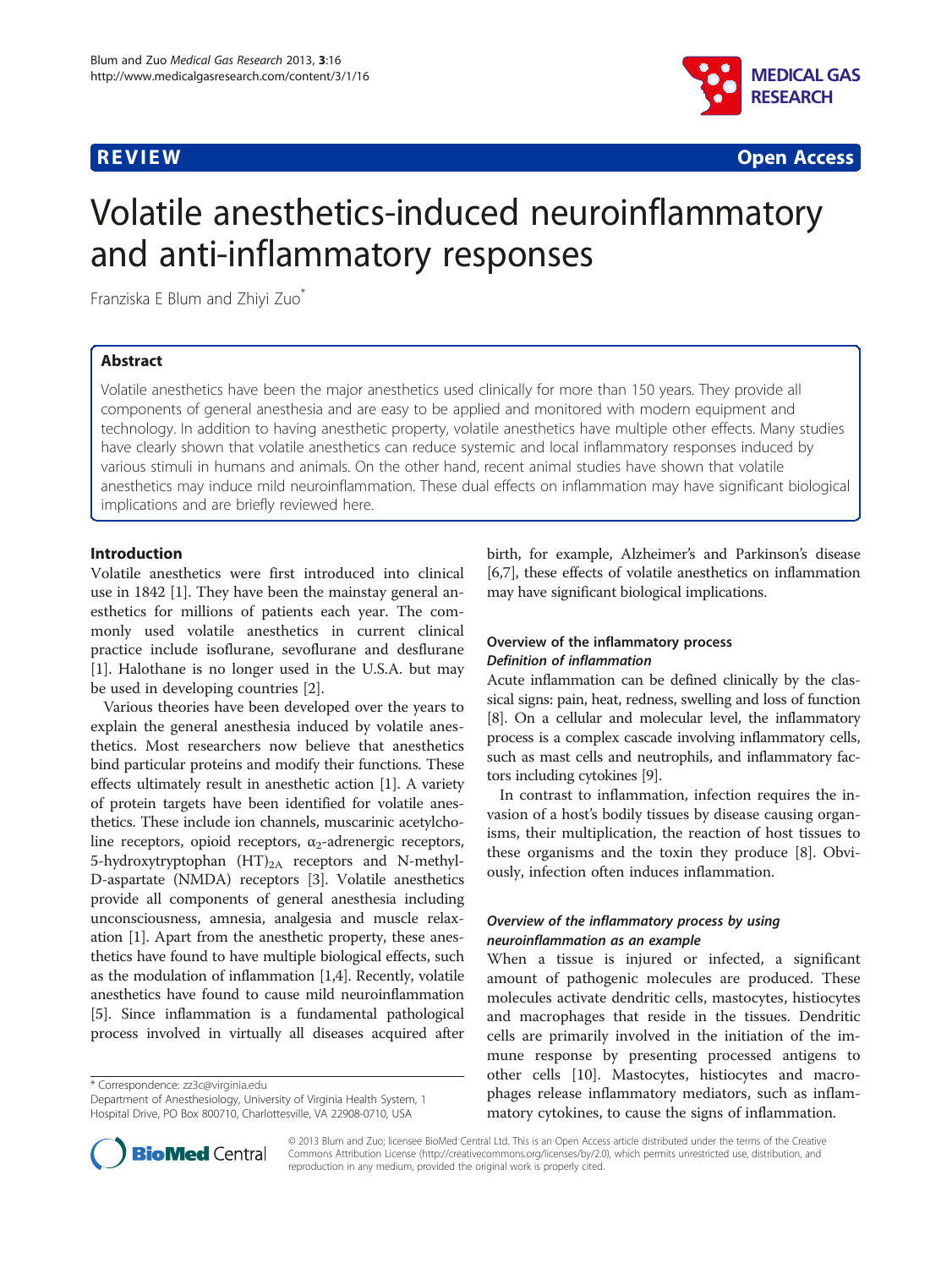Microglial cells are macrophages residing in the central nervous tissues. They are involved in the neuroinflammatory process. Activation of microglial cells leads to an increase of nitric oxide (NO) via inducible nitric oxide synthase (iNOS) [[11\]](#page-3-0). NO inhibits mitochondrial respiration and induces protein modification, such as S-nitrosylation and nitration [\[11\]](#page-3-0). The increased iNOS and NO production can lead to increased production of interleukin (IL)1β (IL-1β), tumor necrosis factor (TNF)-α and interferon-γ (INF-γ) from various cells including microglial cells and neurons [[5,12](#page-3-0)]. TNF- $\alpha$  then triggers activation of caspase 8, which leads to cleavage of caspase 3 to result in cell death [[11](#page-3-0)]. Furthermore, TNF-α can activate NADPH oxidase that produces reactive oxygen species (ROS) from microglial cells, mediates the release of additional proinflammatory factors, and is involved in the induction of caspasedependent neuronal apoptosis as well as the induction of glutamate release from various brain cells including neurons, astrocytes, dendritic cells and microglia [\[11,13\]](#page-3-0).

Intracellular signaling molecules that regulate cytokine production and iNOS expression include the mitogen activated protein kinases (MAPK). They are extracellular signal-regulated kinase (ERK 1/2), C-Jun N-terminal kinase (JNK 1/2/3) and p38 kinase (p38) [\[11\]](#page-3-0). These kinases lead to the activation of transcription factors, such as nuclear factor κ-light-chain-enhancer of activated B cells (NF-κB), signal activator and transducer of transcription-1 (STAT-1) and activator protein-1 (AP-1), to regulate gene expression [[11](#page-3-0)].

In addition, intracellular calcium is also a significant signaling molecule in the inflammatory cascade [\[7](#page-3-0)].

# The anti-inflammatory responses of volatile anesthetics The effects on systemic inflammation

We have shown that exposure of rat NR8283 macrophages to 2% isoflurane for 1 h at 30 min before the application of lipopolysaccharide (LPS) plus INF-γ reduced macrophage injury and NO production. These effects were found to be protein kinas C-dependent [\[14](#page-3-0)].

Fuentes et al. found a significant reduction of LPSinduced increase of serum TNF-α, IL-6, and IL-10 in mice exposed to 2% isoflurane for 1 h [\[15,16\]](#page-3-0). LPS is an initiator of inflammation [\[16,17](#page-3-0)]. This isoflurane effect may be due to the inhibition of NF-κB [\[15,16\]](#page-3-0). As a result, mice exposed to isoflurane after a lethal dose (20 mg/kg) survived better than those without isoflurane exposure [\[16\]](#page-3-0).

Chiang et al. applied 1.4 minimum alveolar concentrations (MAC) isoflurane for 2 h (from 1 h before and 1 h after zymosan application) to mice. Zymosan was used to induce peritonitis. This isoflurane application reduced the number of leukocytes in the peritoneal lavage and the production of inflammatory mediators in the lavage cells [[18](#page-3-0)].

A recent study showed that adult male rats exposed to 2% sevoflurane or 1.5% isoflurane for 30 min before cecal ligation and puncture (CLP) had better survival rates than rats exposed to oxygen only. The CLP procedure was done under ketamine, xylazine and fentanyl anesthesia. The pre-exposure to sevoflurane and isoflurane also reduced the plasma IL-1β, IL-6 and TNF-α levels after CLP. These results suggest that a pre-exposure to volatile anesthetics induces systemic anti-inflammatory effect [[19](#page-3-0)].

### The anti-inflammatory effect in various organs

Volatile anesthetics have anti-inflammatory effects in various organs, such as the nervous system, the heart, the respiratory system and the kidneys [[4,17,20,21\]](#page-3-0).

We have shown that exposure of the C8-B4 mouse microglial cells to various concentrations of isoflurane for 1 h at 30 min before the application of LPS plus INF-γ reduced microglial injury, NO production and glutamate release [[22](#page-3-0)]. In another study, we showed that delayed exposure to 2% isoflurane for up to 2 h after the application of LPS plus INF-γ attenuated C8-B4 mouse microglial injury and NO production. This form of isoflurane treatment also reduced iNOS expression in the mouse brains [\[23](#page-3-0)]. These results suggest that isoflurane can inhibit microglial activation. These isoflurane effects on microglial cells may be mediated by activation of protein kinase C [[22](#page-3-0)].

We recently showed that application of 2% isoflurane for 1 h after brain ischemia attenuated the increased NF-κB activation and the production of IL-1β and IL-6 in the ischemic brain tissues. This delayed isoflurane exposure also improved neurological outcome, which may be mediated by the inhibition of IL-1β expression because isoflurane no longer induced neuroprotection in the IL-1β deficient mice [\[4](#page-3-0)]. These results provide strong evidence of inhibition of brain ischemia and reperfusioninduced neuroinflammation by isoflurane and its role in neuroprotection.

Hu et al. reported that neutrophils added to rat hearts lost their ability to cause cardiac dysfunction when they were pretreated with 1 MAC sevoflurane or isoflurane for 15 min [[20](#page-3-0)]. Isoflurane and sevoflurane reduced superoxide production from neutrophils by 29% and 33%, respectively. Isoflurane at 0.25 MAC partly inhibited the effects of neutrophils on cardiac functions [\[20](#page-3-0)].

Giraud et al. have shown that rats under halothane anesthesia (1% or 1.5% for 4 h) had a 55% reduction of intratracheal LPS-induced recruitment of polymorphonuclear neutrophils (PMN) and a 60% decrease of IL-6, TNF-α and monophage inflammatory protein (MIP-2) in the bronchial lavage and lungs compared to those under thiopental anesthesia [[17\]](#page-3-0).

Similar to the findings in other organs, volatile anesthetics have anti-inflammatory effects in the kidneys. Sevoflurane application (2.2% for 4 to 16 h) reduced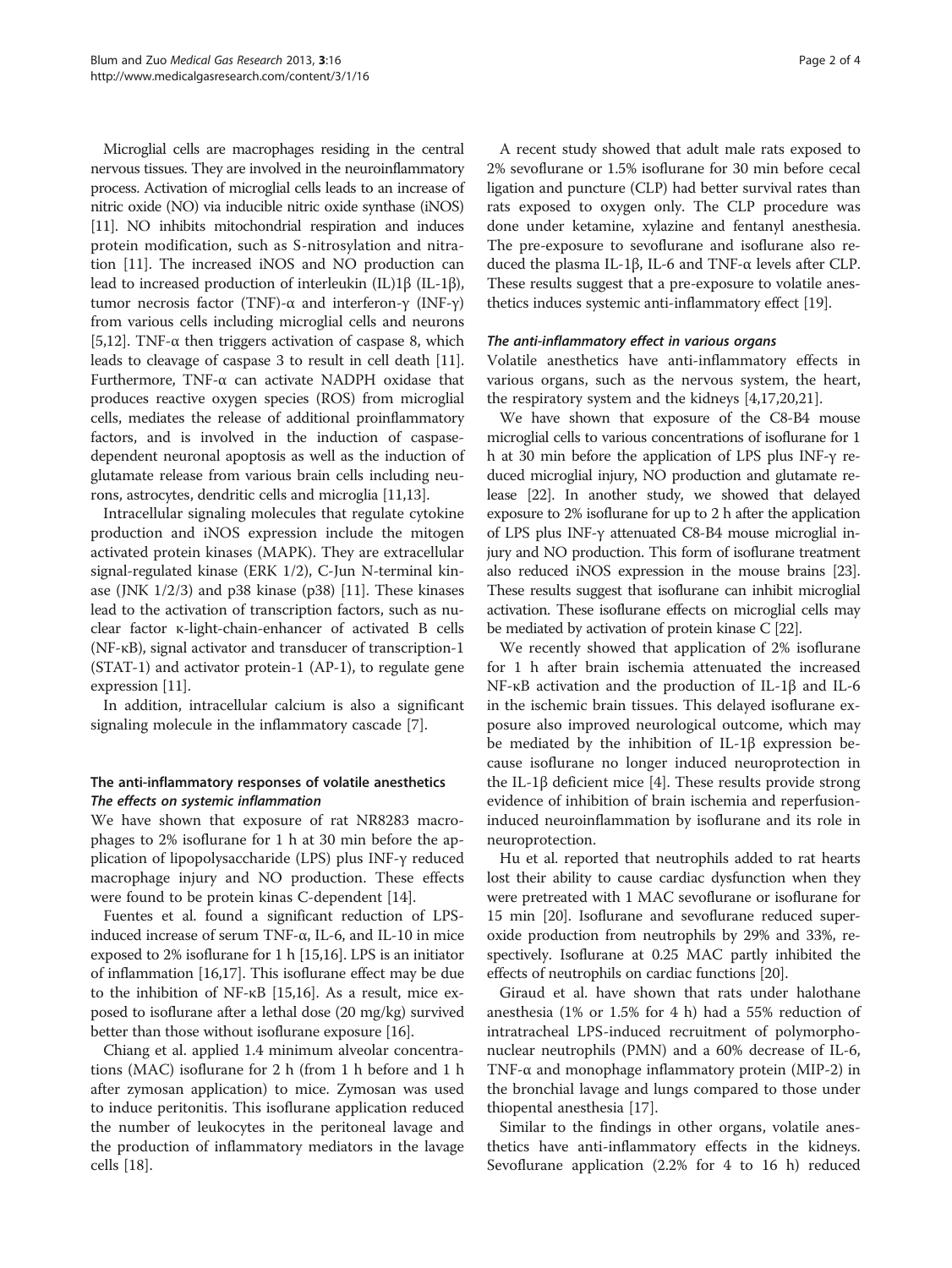TNF-α-induced injury of HK-2 cells, a human kidney proximal tubule cell line. Sevoflurane also attenuated the NF-κB activation and inflammatory mediator expression in these cells [[21](#page-3-0)].

### Human evidence

In addition to animal studies, clinical studies have suggested an anti-inflammatory effect of volatile anesthetics.

Sevoflurane at 2% has been reported to inhibit the function of inflammatory cells by decreasing macrophage-1 antigen receptor expression on granulocytes and PMN in human blood circulating in the extracorporeal circulation circuit. However, sevoflurane had no effect on leukocyte aggregation formation and cytokine release [\[24](#page-3-0)].

A study by Nader et al. [[25\]](#page-3-0) published in 2004 supports the previously mentioned findings that volatile anesthetics have systemic anti-inflammatory effects shown in animals. The authors had 21 patients anesthetized by propofol-based total intravenous anesthesia. They were randomized into two groups. One group (11 patients) received 2% sevoflurane in the cardioplegia solution (sevoflurane group) and the other group did not (control group). Serum TNF-α was not detectable in the sevoflurane group and the serum IL-6 levels were significantly lower in the sevoflurane group compared to the control group [\[25\]](#page-3-0). Similar results were observed by Kawamura et al. [[26\]](#page-3-0). Nader et al. [\[25](#page-3-0)] also found that patients in the sevoflurane group had better cardiac function immediately after the cardiopulmonary bypass.

Mahmoud et al. [\[27](#page-3-0)] found that alveolar and plasma concentrations of IL-8 and TNF-α were significantly lower in patients undergoing thoracic surgical procedures under 1 MAC isoflurane anesthesia compared to patients who received propofol  $(4 - 6 \text{ mg/kg/h})$ -based anesthesia [[27\]](#page-3-0). Similarly, De Conno et al. [\[28](#page-3-0)] investigated the modulatory effect of sevoflurane on inflammation in 54 patients undergoing thoracic surgery. They found that 1 MAC sevoflurane reduced the levels of TNF-α, IL-6, IL-8 and monocyte chemoattractant protein 1 in the lavage fluids after one lung ventilation compared with patients under propofol anesthesia.

### Neuroinflammation induced by volatile anesthetics

Recently, we showed that exposure to 1.2% isoflurane for 2 h caused a small increase of IL-1β and activated caspase 3 in the hippocampi of both young adult and elderly rats. This isoflurane exposure also leaded to cognitive impairment. Lidocaine, a local anesthetic with anti-inflammatory property, inhibited isoflurane-induced IL-1β increase and cognitive impairment. Also, isoflurane did not induce cognitive impairment in the IL-1β deficient mice. These results suggest that isoflurane induces neuroinflammation that then leads to cognitive impairment [\[5](#page-3-0),[29\]](#page-3-0). Similar to our study, a more recent study showed that exposure

of 6-day old mice to 3% sevoflurane for 2 h each day for 3 days increased IL-6 in the brain tissues and resulted in cognitive impairment of these mice when they were more than one month old. These IL-6 increase and cognitive impairment were blocked by ketorolac, an anti-inflammatory reagent [\[30](#page-3-0)]. Despite of these lines of evidence in animals, evidence for volatile anesthetics-induced neuroinflammation is lacking up till now.

Little is known for the mechanisms of volatile anesthetics-induced neuroinflammation. Isoflurane has been shown to open the blood brain barrier [\[31\]](#page-3-0). This can increase the permeation of intravascular substances to the brain tissues. A recent study showed that exposure of H4 human neuroglioma cells to 2% isoflurane or 4.1% sevoflurane for 6 h activated NF-κB [[32](#page-3-0)]. Since NF-κB is a transcription factor known to increase inflammatory cytokine production [[33](#page-3-0)], activation of NFκB is presumably a mechanism for volatile anestheticsinduced neuroinflammation.

### Prospective

Many animal studies have shown that volatile anesthetics can inhibit inflammatory process induced by various stimuli including ischemia and inflammation inducing agents. This effect is often translated into organ protection. Similar findings have been obtained in humans. However, limited animal data have suggested that volatile anesthetics can induce neuroinflammation in the absence of other stimuli. This effect is yet to be verified in humans. Nevertheless, current evidence indicates dual effects of volatile anesthetics on inflammatory process: they can inhibit inflammation induced by various potentially harmful stimuli and induce neuroinflammation in the absence of stimuli. Since volatile anesthetics are often used to provide anesthesia for surgery (a stimulus), the anti-inflammatory effect may be what we usually see with volatile anesthetic use in the clinical practice. Understandably, the type and the length of surgical procedures seem to play a role in the anti-inflammatory effect. Goto at al. reported no effect on inflammation from volatile anesthetics for patients undergoing cataract surgery [[34](#page-3-0)]. This study suggests that the inflammatory response for minor surgery is not significantly affected by volatile anesthetics.

The effects of volatile anesthetics on inflammation may have significant implications. Inflammation is a common pathological process involved in almost all diseases acquired in life. Inflammation is also involved in various processes during perioperative period, such as wound healing and infection prevention. Further studies are needed to determine the consequences of the volatile anesthetic effects on inflammation under various clinical conditions. In addition, current studies have mainly explored the role of NF-κB in these anesthetic effects.